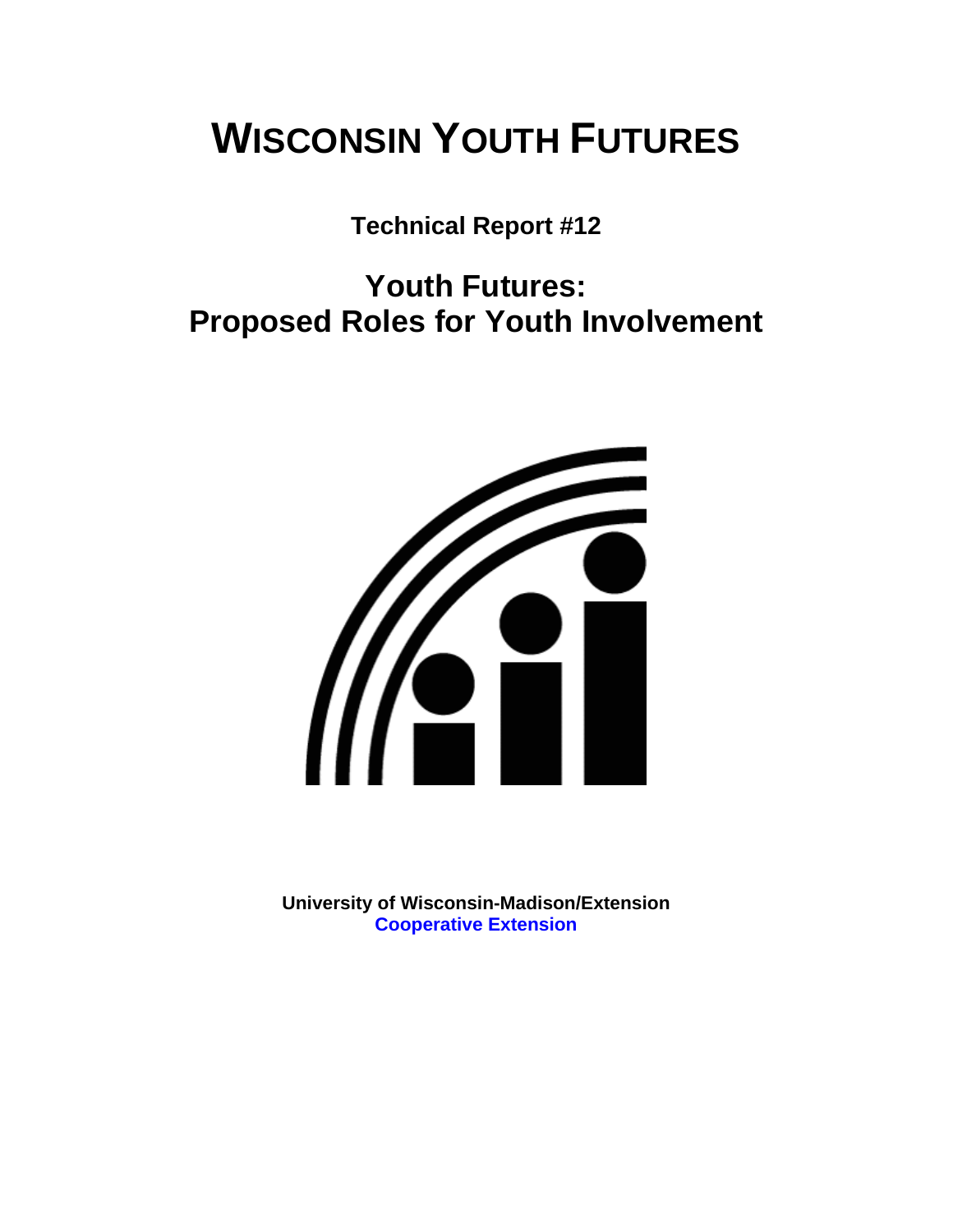# **Youth Futures: Proposed Roles for Youth Involvement**

by

[Karen Bogenschneider](http://www.uwex.edu/ces/flp/specialists/bogensch.html), [Dave Riley,](http://www.uwex.edu/ces/flp/specialists/riley.html) and [Alan Anderson](http://www.uwex.edu/ces/cced/anderson.html) of the Youth Futures Design Team

*"The generation gap has always been bridged by the young in spirit of any age who continually restore their own confidence and creativity by paying attention to the thoughts, hopes and dreams of young people and not dismissing them with self-assumed superior wisdom" (The Spirit of Youth in the Royal Bank Letter).* 

Youth Futures promotes the notion that youth should have a voice in finding ways to prevent the problems that young people face. But today's youth are usually excluded from participation in shaping community efforts to promote their wellbeing (Lofquist, 1988); consequently, many communities have little experience involving youth on adult committees.

This paper briefly explains the importance of involving youth in meaningful ways and gives strategies for ensuring that youth involvement succeeds. Four possible roles for youth participation in the piloting of Youth Futures are identified as well as several mechanisms for recruiting youth; local Youth Futures Steering Committees are expected to review these options and make their own choices about the most appropriate way to involve youth in their community.

#### **The Benefits of Youth Involvement**

Youth involvement in Youth Futures is vital for four reasons. First, youth involvement increases the odds that Youth Futures will be successful. Second, youth involvement is consistent with some of the basic ideas undergirding Youth Futures. Third, youth involvement provides a meaningful, real-life learning experience for youth, and finally, adults will learn from youth about growing up in today's world. Each of these benefits will be discussed in detail.

#### Benefits for the Program

First, youth participation in Youth Futures is expected to benefit the program in the following ways:

• Programs for youth have a better chance of success if youth are viewed as resources as well as clients or objects of the program (Lofquist, 1988). Marketing research has shown the vital importance of involving consumers in developing ideas about products they will use; youth involvement can make youth programs more relevant, credible, and attractive to young people (Chandross, 1987).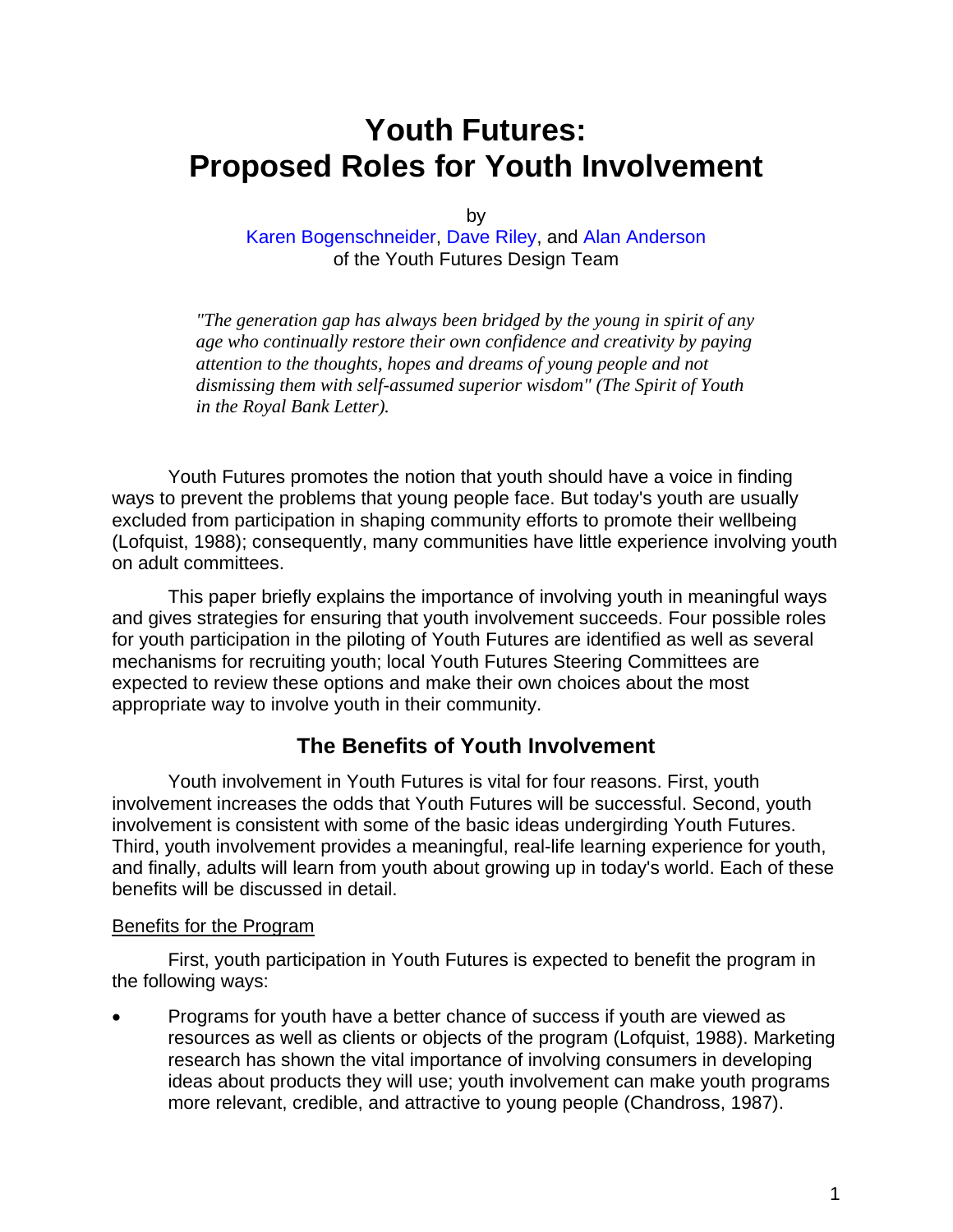- Youth and adults each contribute unique strengths; working together, they can achieve results that may be better than either could achieve alone. Youth bring first-hand knowledge of problems that affect them, enthusiasm, new ideas, and idealism. Adults bring experience, stability, technical knowhow, and political realism (Chandross, 1987).
- The interpersonal relationships and dialogue that develop between youth and adults can (1) generate innovative perspectives on problems or prevention programs that might otherwise be overlooked, and (2) instill the energy and cooperation needed to carry out Youth Futures and other community efforts as well.

#### Consistency in Program Theory and Practice

Second, youth involvement is also important for consistency between the theory that drives Youth Futures and its actual implementation; Youth Futures should model what it professes.

- One of the cornerstones of Youth Futures is involvement of anyone in the community who can access vital resources; young people have direct access to other young people, who have first-hand knowledge of the pressures they face, and whom the program is ultimately intended to benefit.
- Youth Futures professes that young people who are involved in meaningful roles in their communities are less likely to get involved in problem behaviors. Yet in contemporary society, youth are typically cast in a role as passive recipients of adult wisdom and receive little direct preparation for adult roles. Youth Futures itself is an excellent opportunity for youth to work collaboratively with adults to promote positive community change. These opportunities are not always forthcoming in the midst of a society in which young people increasingly spend more time with peers and less time with adults (Steinberg, 1989).
- Adults oftentimes develop youth program, "give" them to youth (Chandross, 1987), and express surprise or disappointment when they don't work. Youth Futures believes that successful prevention programs for youth rely on collaboration among parents, educators, young people, youth-service providers, community leaders and others involved in contexts critical for childrens' wellbeing. While it may be easier and less troublesome for adults to plan programs for youth solely with other adults, isolated from youth input, such an approach may be less effective in the long run (Chandross, n.d.).

#### Benefits for Youth

Third, youth are expected to benefit by being involved in the following ways:

• Youth can gain skills and experience in communication and decision-making. Epstein's research demonstrates that when youth are given opportunities for communication and decision-making, they become more independent, show greater initiative, and earn higher grades than young people not afforded these opportunities (Bronfenbrenner, 1986).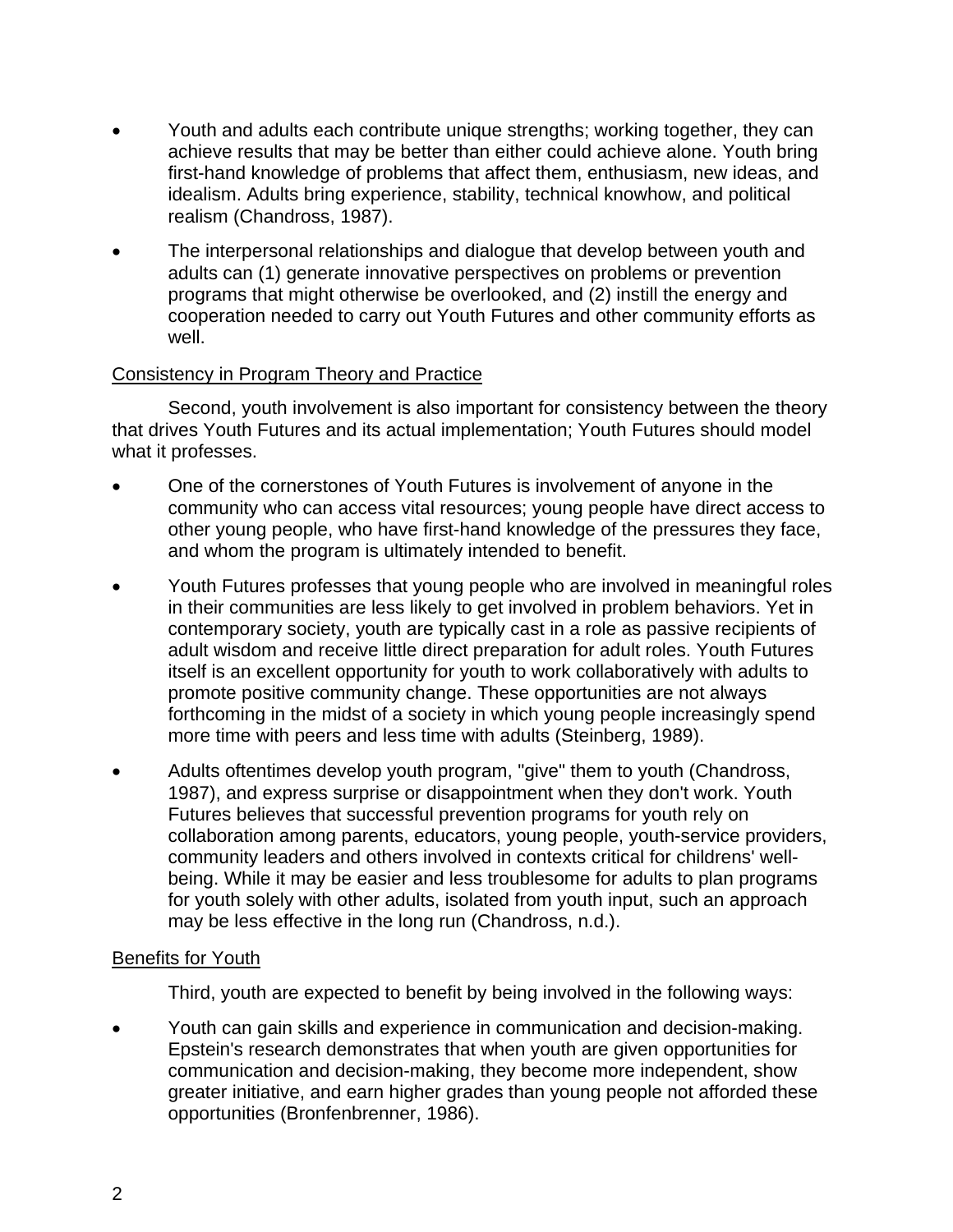- Youth learn the value of commitment (Chandross, 1987) and civic engagement from the example provided by adults.
- Youth are involved in something they see as important which can make a difference in their lives.
- Youth involvement in worthwhile community issues sends an empowering message to youth--one of trust and a valuing of their opinions, abilities and contributions.
- Involvement in the process alongside adults demonstrates to youth that learning is a lifelong process that extends beyond school to solving real problems (Chandross, n.d.).

#### Benefits for Adults

• Adults expand their perspective by rubbing elbows with youth and hearing what is going on in their lives. This insight becomes increasingly important in a society in which the experience of youth today may be vastly different from the experience of adults a generation or two ago.

### **Four Potential Roles for Youth**

Here are four potential roles for youth which can be considered individually or in combination. This list is not comprehensive but can be a starting point for those responsible for selecting the members of the local Youth Futures Committee. For each role, the method is described followed by the aim, success indicators, and potential advantages and risks.

#### **Role 1: Developmental Opportunity for Exceptional Youth**

Method: Two to four young people are included on the Youth Future Committee as full committee members. Youth are selected who are competent, assertive, and have demonstrated leadership potential.

Aim: The Youth Futures process can be used as an opportunity to spur the development of a few select youth. Adult members of the committee will also develop respect for the concerns and competence of youth.

Success Indicators: Youth participate in the meetings and contributions to the planning group increase over time. Adults listen to youth and respond to their contributions at meetings. Enduring relationships grow between youth and adult community leaders. Youth are included in other community efforts and are granted increasing responsibility.

#### Advantages:

- Excellent opportunity for youth who show leadership potential
- Provides a mechanism for youth and adults to work together on an important issue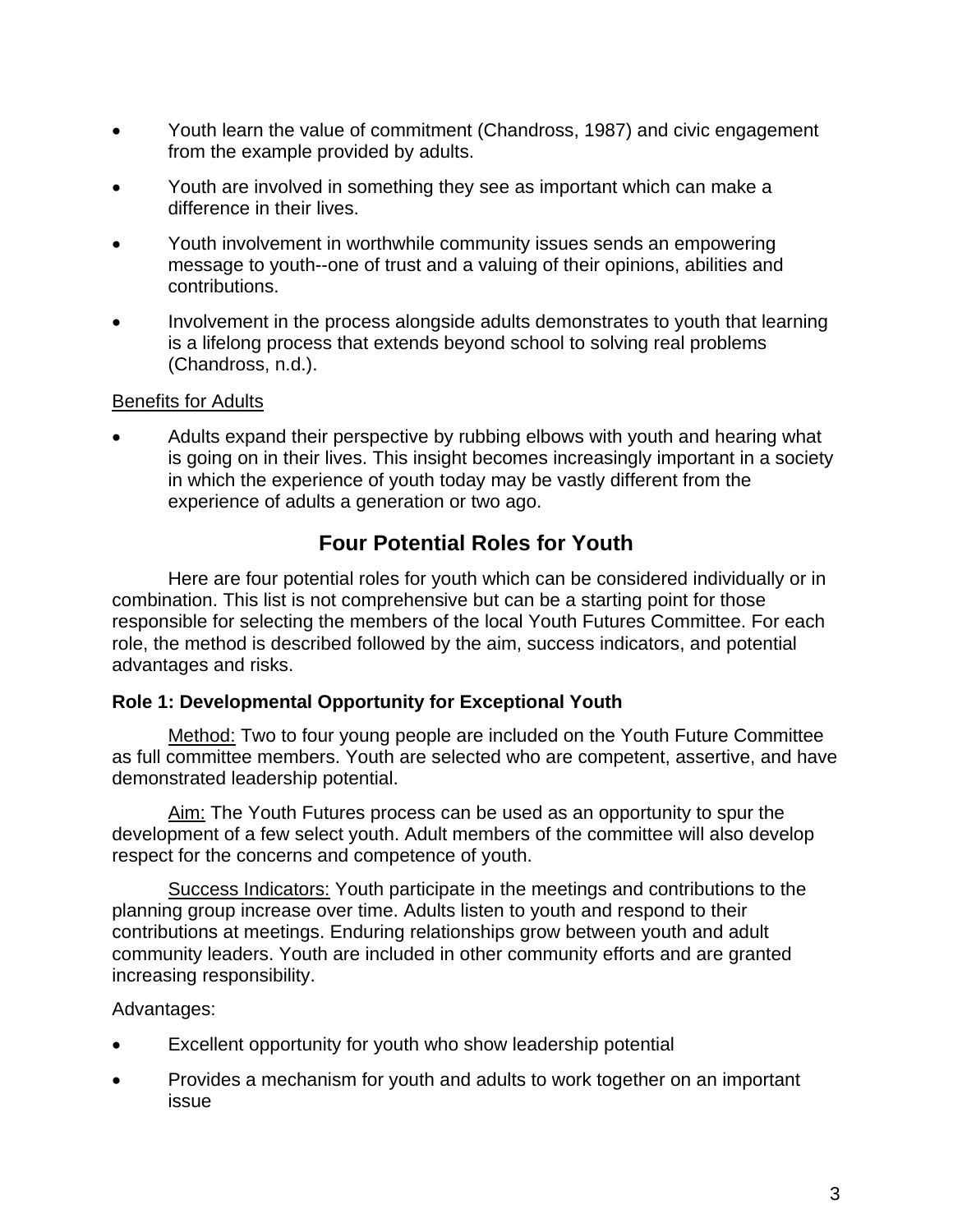Risks:

- Implies that youth will be allowed to participate because of how young people will benefit from participation, not for what they have to offer
- Selecting this role in and of itself might be considered a mere "token" involvement"
- Youth involved will probably not be representative of the at-risk population
- Youth may feel intimidated by adult committee members and reluctant to express their opinions.
- Adults on the committee may feel uncomfortable with youth present
- Adult committee members may not be willing to listen to or take seriously the concerns and opinions of youth.

#### **Role 2: Youth Feedback Groups**

Method: Create one or several focus groups of 10 to 20 youth each, to give feedback on proposals developed by the Youth Futures committee. Youth are not asked to identify priority problems or to invent from scratch a proposal for a multidimensional, community-wide plan that makes use of local and statewide resources (that is the committee's task). But youth are given some veto power over the ideas of the adult-led community group.

Aim: Focus groups of youth would serve as b.s. detectors for the adult-led community group. They would reject adult-identified problems or adult-developed comprehensive plans that are out-of-sync with the experience of youth, and which are therefore likely to fail. They would give corrective feedback to the adult-led planning process.

Success Indicator: Adult-led planning group does, in fact, modify its ideas in response to youth feedback.

Advantages:

- Keeps the work of the adults on track and ensures its relevance to perceived youth needs
- Youth will feel free to speak up in a group that consists primarily of youth; adult discussion may be less inhibited.

#### Risks:

• Could be viewed by youth as a "token" involvement since youth are not involved in selecting the priority problem or in formulating prevention plans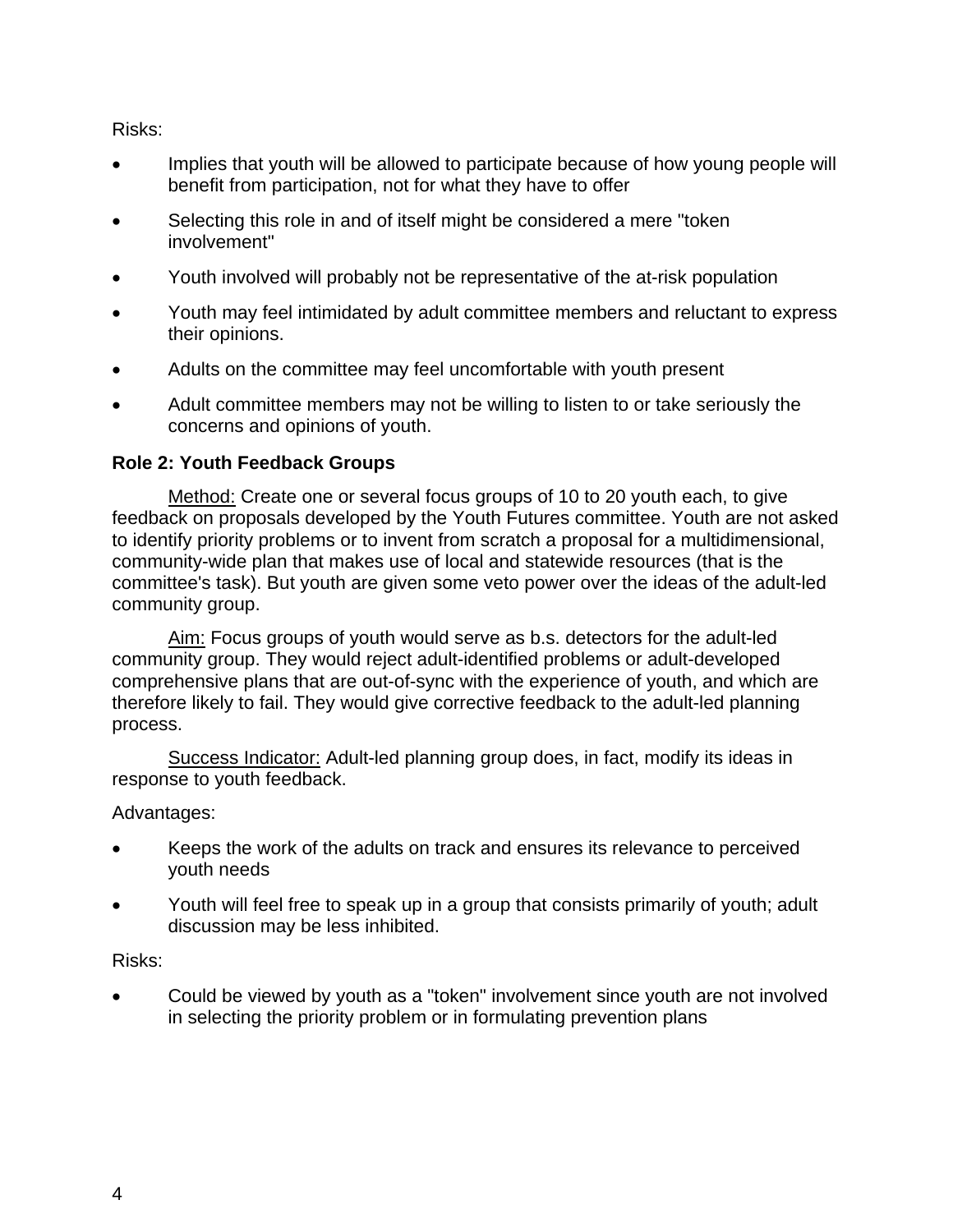- Will be viewed by youth as an important and meaningful task only if the adults are willing to seriously consider their views and alter their ideas accordingly
- If youth veto an idea that adults believe is a good one, resolving the differences could be difficult since the youth and adults meet separately and have not had the opportunity to develop rapport.
- The youth will be at a disadvantage since the adults participate in training on human development and youth-at-risk issues as part of the Youth Futures process.

#### **Role 3: Youth Implementation Teams**

Method: Once the planning group has identified the problem, youth are drawn into the planning and implementation of community responses. Some projects might be initiated by youth, some by adults, some jointly. Youth might be active delivery agents for programs such as peer education, Students Against Drunk Driving (S.A.D.D.), etc.

Aim 1: Youth have the opportunity to get involved in real issues with important consequences. Since youth will organize and do the project, they stand to progress developmentally, gaining skills and experience.

Success Indicators: (1) Youth-organized projects are established in response to the identified problems (e.g. a S.A.D.D. chapter is formed). (2) Impact is made on an identified problem such as lowered incidence of teen drinking violations.

#### Advantages:

- A valuable community resource is harnessed to help implement the community prevention plan.
- Youth will grow by being involved in implementing programs.
- Youth are involved in meaningful, not make-work, activities.
- Young people will volunteer if they view the identified problem as an important issue for youth; involving youth in planning the response should promote commitment and ownership.

#### Risks:

- Youth may be asked to work on problems or programs that they don't see as important.
- Youth may feel less ownership, connection, and commitment as a result of being involved so late in the process.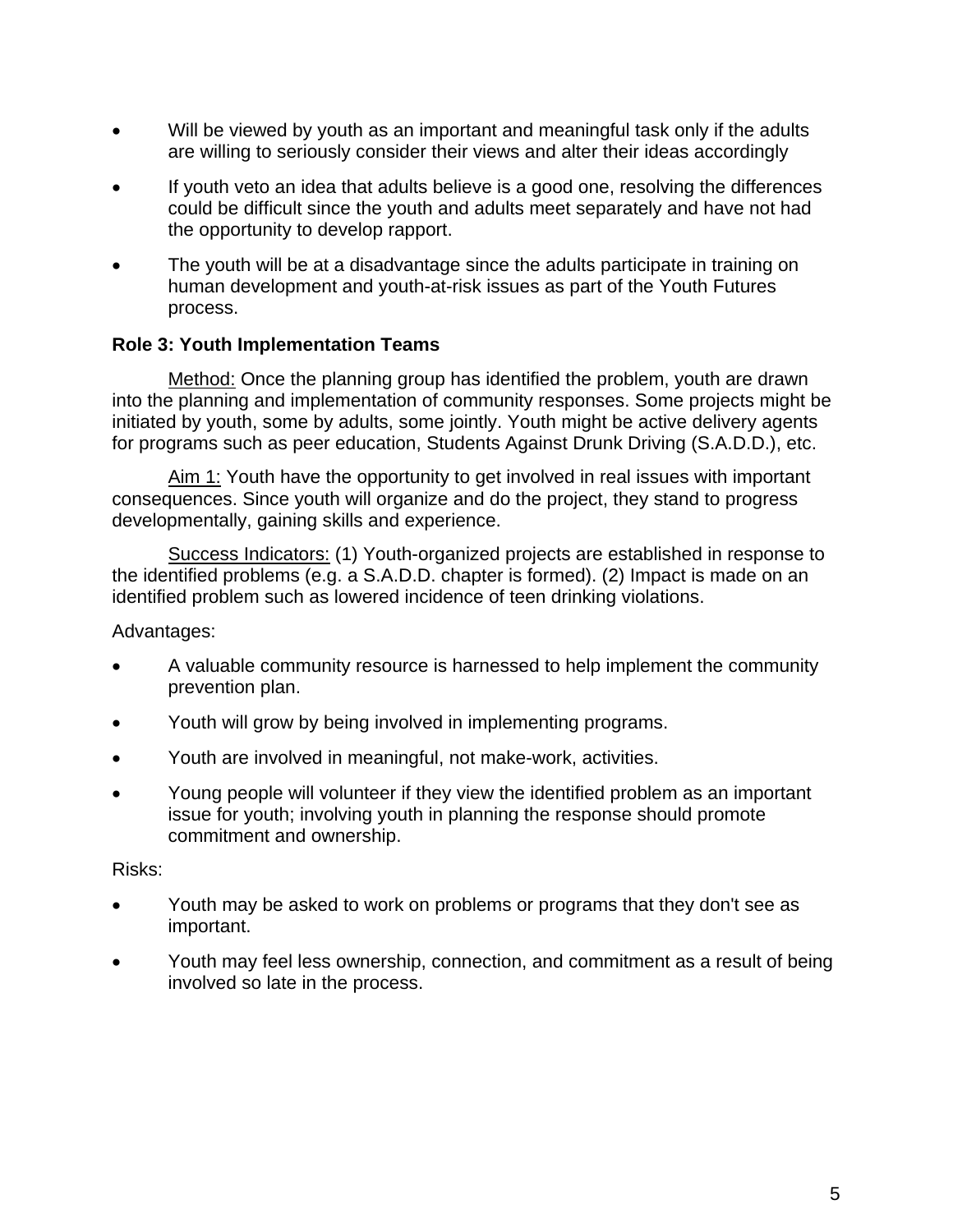#### **Role 4: Representative Youth as Full Committee Members**

Method: A cross-section of 10 to 15 youth are selected to become full members of the Youth Futures Committee and ski arc in all goal setting and action planning. Young people's and adult's perceptions of the most pressing problems of young people in the community will be tallied separately and together; differences in the lists will be resolved through face-to face discussion and negotiation.

The first meeting reviewing the results of the TAP survey and the background on youth development will be held separately for youth and adults. Three advantages of this approach seem apparent:

- The presentation of the localized data can be tailored to the age of the audience, taking into account that adolescents often over-estimate involvement in problem behaviors, adults may under-estimate youth involvement in these behaviors.
- Adults can be oriented on the value of youth input and ways of working effectively with youth: conversely, youth can be oriented on how to work with adults.
- Teaching techniques can be used that are more appropriate for younger and older audiences.

The remaining meetings would benefit from a joint meeting of youth and adults; young people would obviously be more knowledgeable about some aspects of the community's support for youth such as the school experience, recreational opportunities for youth, and meaningful roles for youth. The development of the multi-dimensional action plan would also benefit from joint youth-adult participation.

Aims: Youth are viewed as vital resources to the success of Youth Futures. Involving young people from a variety of backgrounds will help ensure that the committee doesn't waste time and effort on programs well-intentioned adults or the "good kids" think would be best. When differences arise between youth and adults, they can be discussed openly, perhaps resulting in innovative solutions that might not otherwise have surfaced. Youth participants also lend credibility to- the work of the committee among youth audiences whom the programs are intended to serve.

Success Indicators: (I) A cross-section of youth, including some at-risk youth, are represented on the committee and participate fully in its planning and implementation. (2) Youth and adults are willing to openly discuss differences and compromise. (3) Youth and adults develop good working relationships which continue overtime. (4) The committee's prevention programs are well-attended and achieve the desired impact upon the identified problem. (5) The idea of youth and adults working together spreads to other groups in the community.

#### Advantages:

• Youth involved from the start are more apt to feel a sense of ownership and commitment to the problems and the proposed solutions.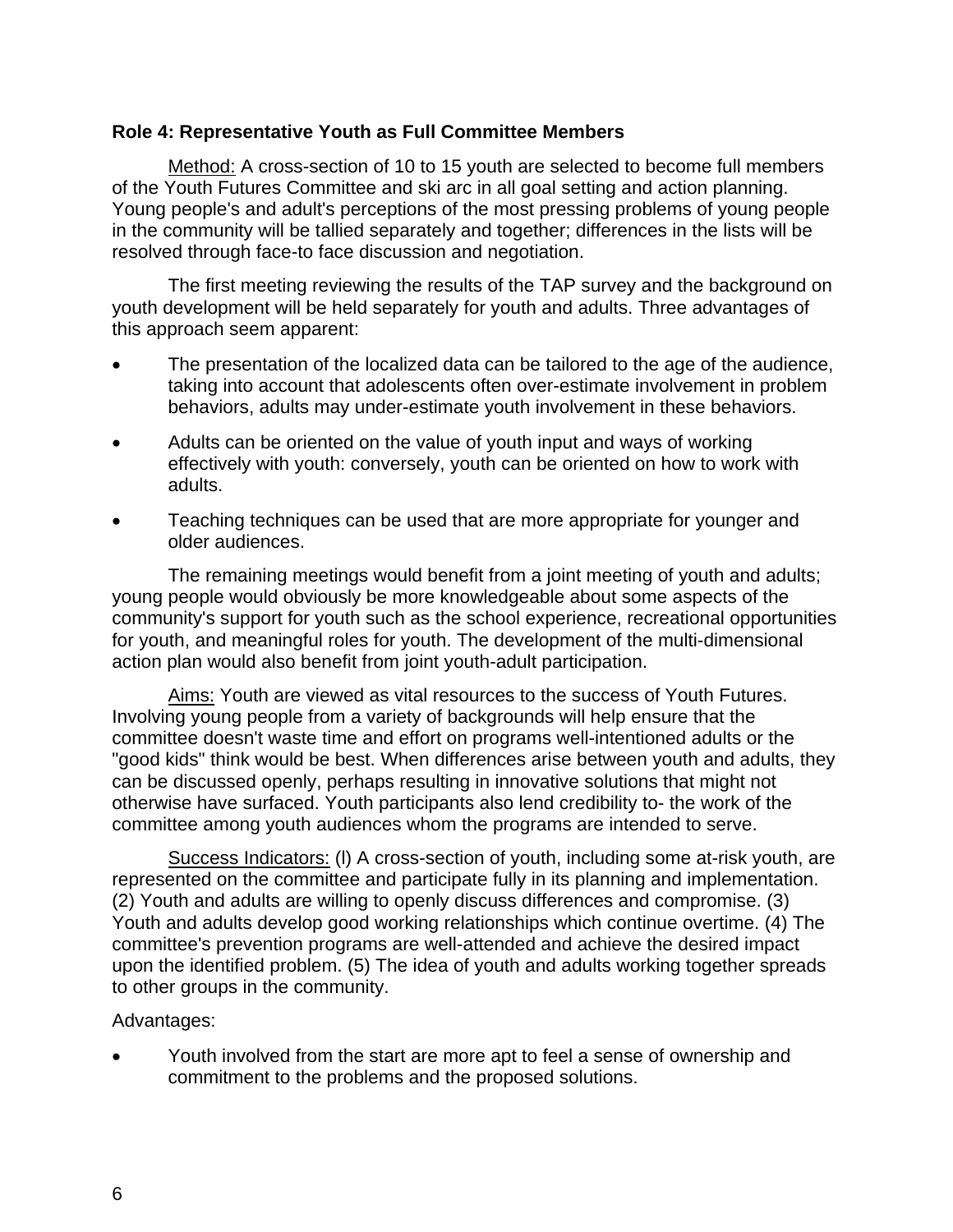- Youth and adults involved in genuine partnerships encompass the strengths of each. Youth bring vitality and first-hand knowledge of youth problems and pressures; adults bring experience and political savvy.
- If youth and adult perceptions differ, a forum is available for resolving differences; consensus will be easier to reach when youth and adults know each other and have a history of working together. Youth and adults are on equal footing since each have been involved in Youth Future's educational process.

#### Risks:

- If the problem and or solutions identified by youth differ from those identified by adults, reaching consensus may be difficult.
- May not succeed without training and orientation of youth and adults. Youth, in particular, need training due to their lack of skills and experience in serving on policy boards; adults need training on taking into account and acknowledging the contributions of youth.
- Adults must be willing to give up some power and control; the decisions will not necessarily coincide with those that adults would make without youth input.
- The committee would be larger and more difficult to convene and facilitate.

### **Making Youth Involvement a Positive Experience**

The long-standing pattern of excluding youth from involvement in policy-setting boards means that adults are not used to working with youth in this setting, and youth lack skills and experience. Youth/adult partnerships may take some adjustment on the pan of all:

It is difficult for adults to accept that there are occasions when their ideas and opinions should not prevail. And young people who have not dealt with adults as partners, often lack the confidence to work at their side without feeling inferior (Chandross, n.d.)

Placing young people on policy-making boards with no prior preparation sets them up for failure. Insufficient attention to training, support, and recruitment does youth a disservice (Chandross, 1987); each of these dimensions will be considered in turn as it relates specifieally to Youth Futures.

#### **Training Youth and Adults**

Youth will need training in such areas as the goals and activities of Youth Futures, the benefits of youth involvement, the nominal group process, problem-solving, the role (and acronyms) of youth-serving agencies and organizations in the community, listening, giving feedback, resolving conflicts, working with adults, commitment and follow-through. The leadership training process can also help young people representing different segments of the community, who may not know each other, get to know and feel comfortable with each other.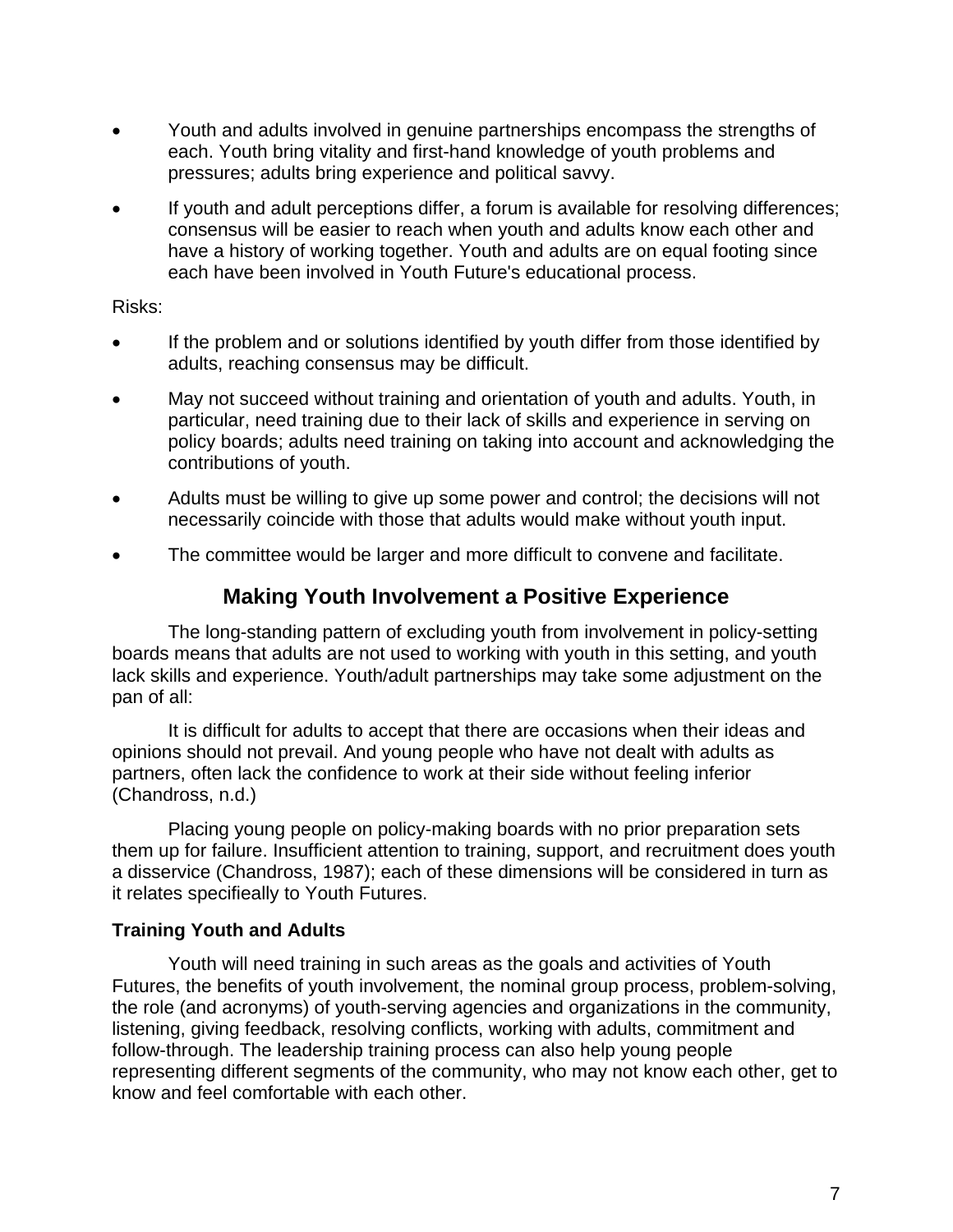Programs that have successfully involved youth on policy-marring boards train youth for up to a year before placing them in their positions (Chandross, 1987); some of the training was provided by youth. Leadership training is ongoing because membership replacement occurs as students graduate from high school. Written contracts and job descriptions are used to ensure that youth are fully aware of the commitment required, and to help ensure their involvement over time.

Adults will need training on the importance of the youth voice to the success of Youth Futures, how to work with young people, effective listening, techniques for soliciting youth input, mentoring and other means of supporting youth involvement.

#### **Supporting Youth**

Young people often lack transportation, have limited incomes, cannot leave school without permission, and are accountable to parents for their time and activities. For youth involvement, arrangements may need to be made for transportation and transportation expenses may need to be reimbursed. Letters explaining Youth Futures can be sent to schools and parents emphasizing the importance of youth involvement, the requirements of this commitment, a calendar of events and activities, and suggestions of ways in which parents and schools can assist and support youth participation in the program (Chandross, 1987). Parents can be invited to attend some of the training sessions and contact can be maintained with them by telephone and written correspondence. Schools may be willing to give credit or some type of reward for student involvement in Youth Futures (Thorp, 1983). Press releases announcing youth appointment or letters to the editor of the local paper provide recognition.

By assigning youth an adult mentor, some of the needed support may be provided informally (Thorp, 1983).

#### **Recruitment**

Recruitment is important because the success of the program depends in pan on the young people selected to participate. The criteria for selecting youth depends on the role that youth will play in Youth Futures; the more central youth are viewed to the ultimate success of Youth Futures, the more important each characteristic becomes. Characteristics consequential for Youth Futures include:

\*Maturity - The ability to think abstractly, imagine long-term consequences, articulate one's thoughts and feelings, and be accepting and understanding of the value of individual differences seem especially consequential. This maturity is most apt to be displayed in youth 16 and older although younger adolescents may also possess these characteristics; youth representatives should still be in high school so that they are viewed as peers by the junior and senior high school students that they represent.

\*Representativeness - For most roles, youth that represent a cross section of interests, abilities, and the socio-economic make-up of the community may provide the best feedback; at-risk youth may provide a needed and valuable perspective.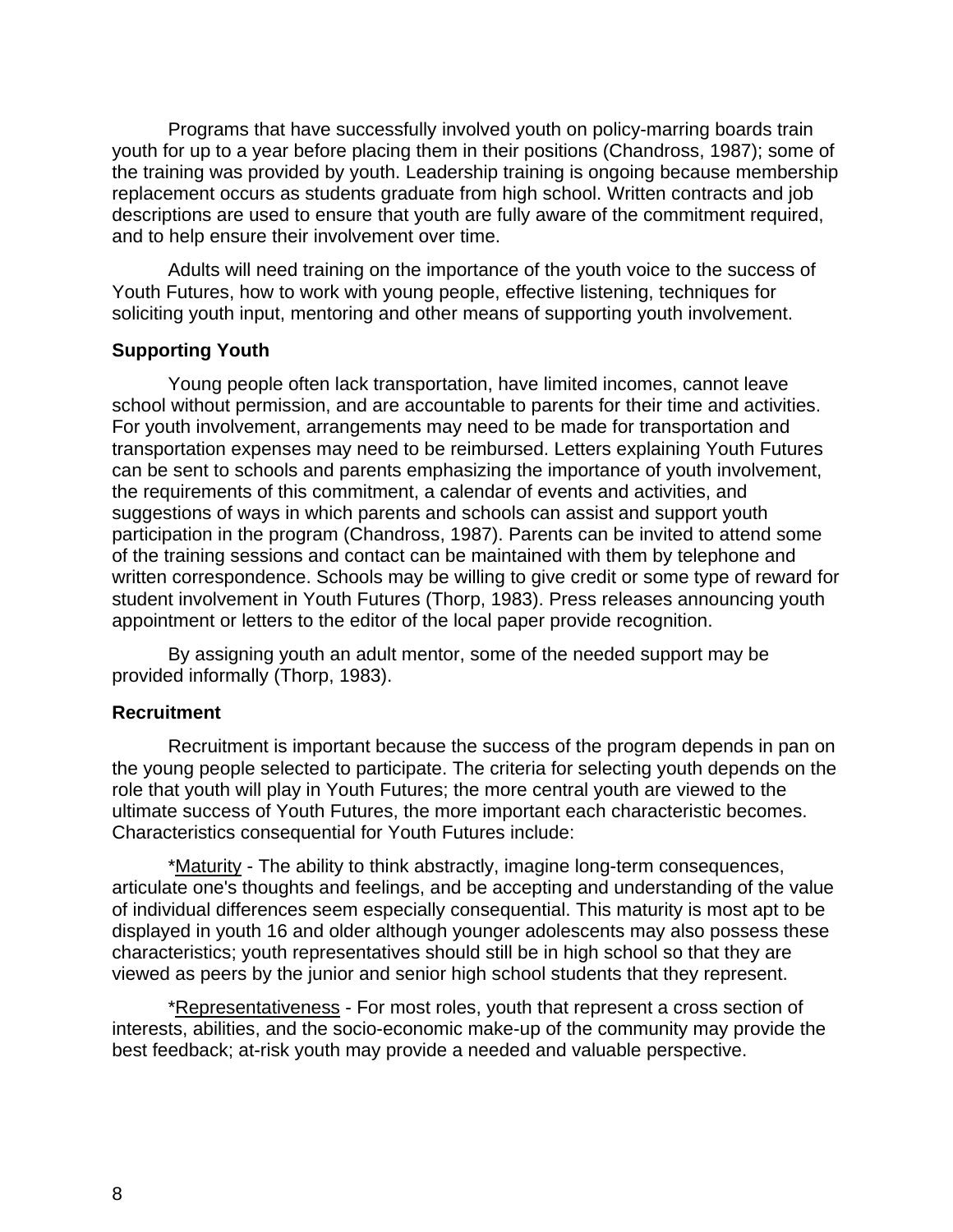\*Interest in Leadership - Interest may be more important than skill since skills can be learned in leadership training. Young people interested in working on community issues and learning leadership skills will find the Youth Futures process more engaging and rewarding.

\*Willingness to Make Commitments - The ability to make commitments and follow-through is essential.

The best recruitment approach depends upon the specific role youth will play in Youth Futures; several strategies are given below which may be used individually or in combination.

#### 1. Select experienced youth who are already active in the community

Opportunities:

Valuable contributions can be made with less training;

These youth are easily identified and recruited

Risks:

Views may be less representative of the diversity of youth in the community

Fewer youth benefit from involvement and training

These exceptional youth will probably be overextended.

#### 2. Use existing social studies classes in the school

Opportunities:

Random selection allows for good representation

Social studies classes could apply to be in the program; thus, being a pan of Youth Futures would be a special project for I or 2 classes.

Risks:

Students may be less interested and willing to make commitments

Ask for volunteers for leadership training as a prerequisite to membership on the committee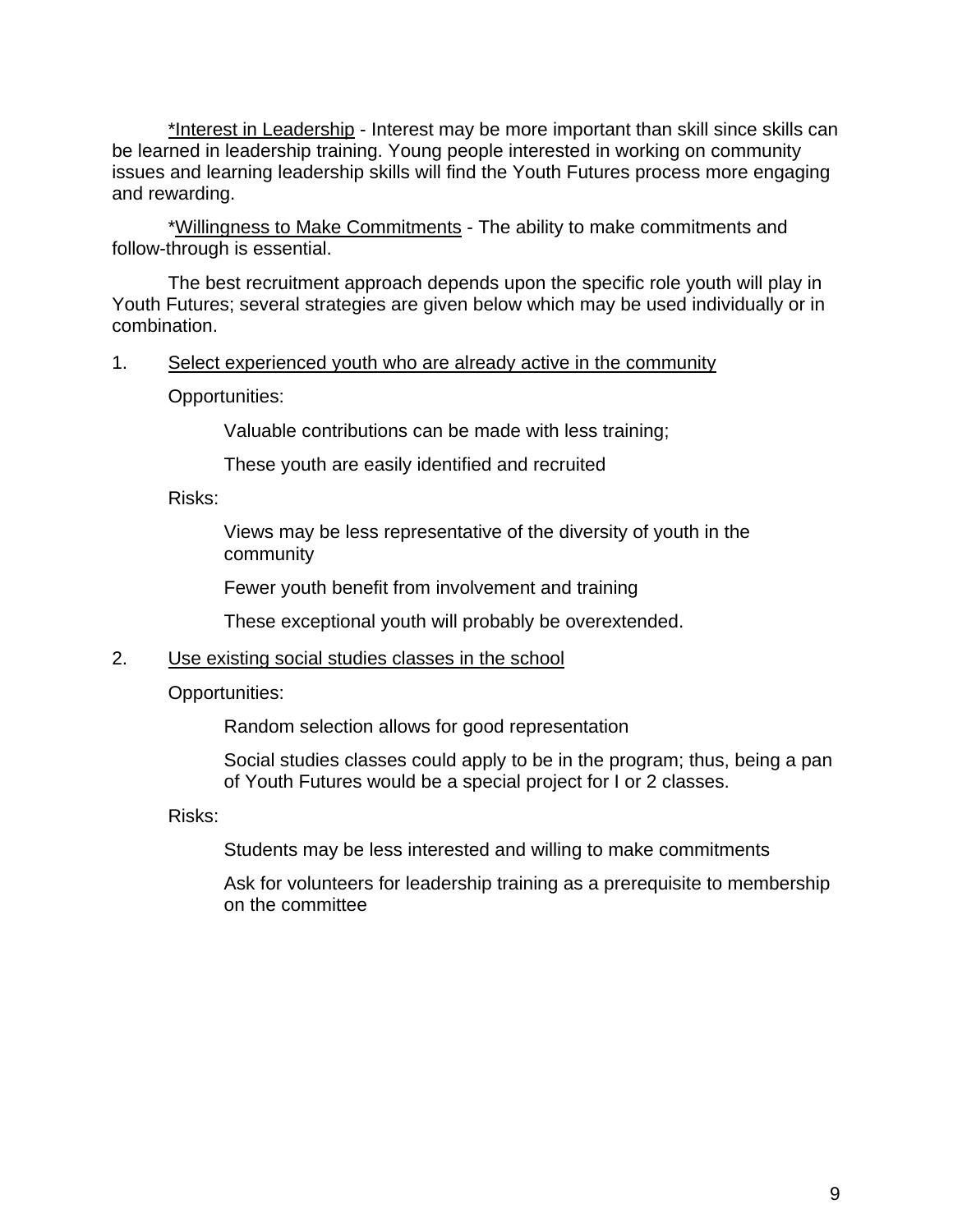#### 3. Ask for volunteers for leadership training as a prerequisite to membership on the committee

Opportunities:

Everyone has an equal opportunity for involvement

Risks:

At-risk youth may be less willing to volunteer

Other youth in the community may not view these youth volunteers as representative of their interests

4. Voting by the Student Body

Opportunities:

Fair—everyone has an equal voice

Determined by youth, not adults

Risks:

May over-represent some peer groups in the school such as jocks, populars and normals and under-represent others such as druggies, gearheads, party-ers and geeks

Students in elected positions such as student council are elected to focus on internal school events not community outreach;

Why should student members be elected when the adults are appointed

#### 5. The Steering Committee or a Separate Youth Steering Committee Identify a Cross-Section of Youth

Opportunities:

The steering committee can include someone from the school or someone actively involved with youth in the community who can identify youth from different peer groups in the school who: (1) have leadership potential, and (2) who are respected by others in their peer group as being representative of their views. Youth can be approached to ensure their interest and willingness to make a commitment before being appointed to the committee.

Risks:

Could be viewed as being adult-directed unless some youth are included on the steering committee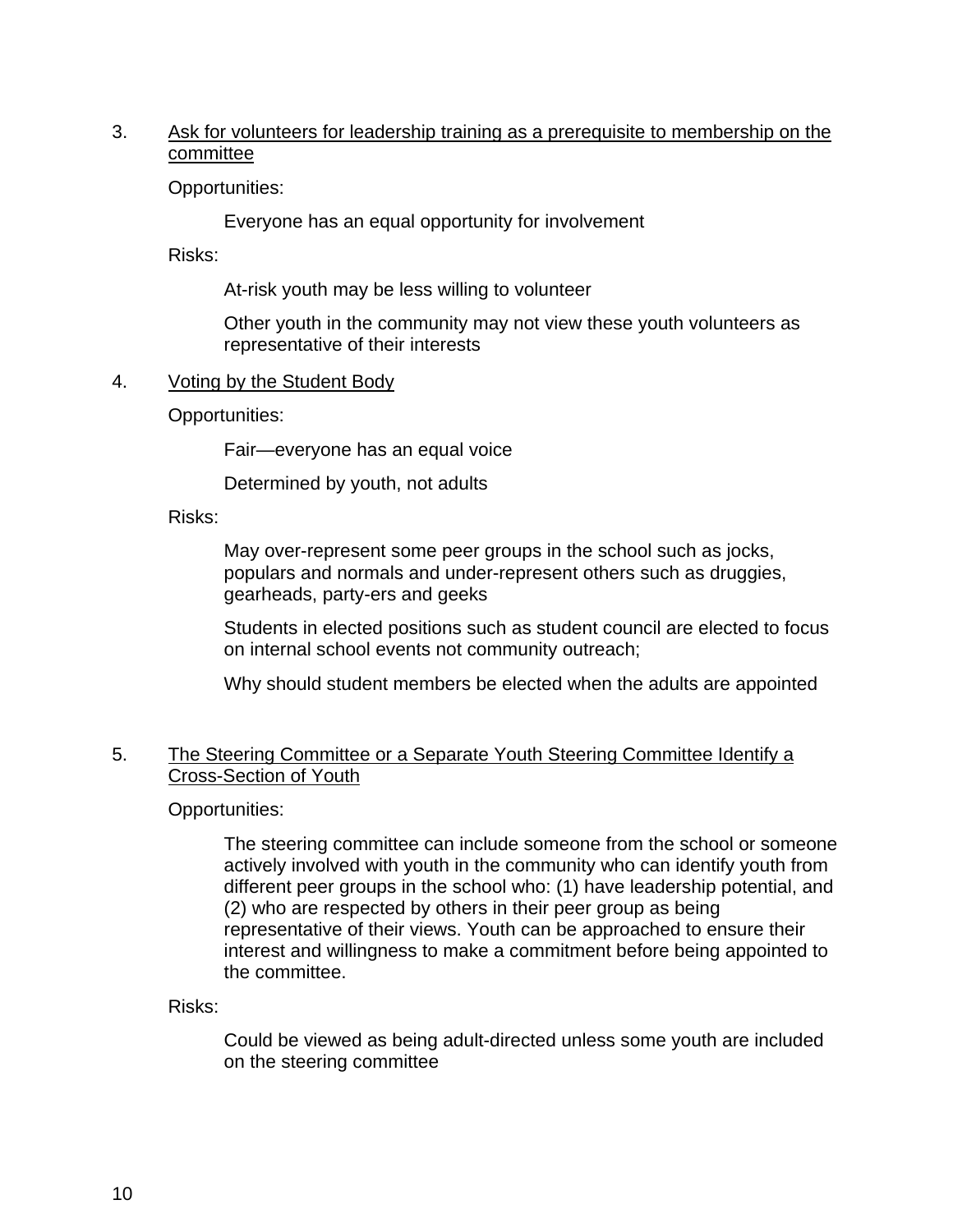#### 6. Representation Drawn From Different Youth Groups/Organizations in the **Community**

Opportunities:

Could be representative because attention would be given to identifying youth from many youth-serving organization such as 4-H, Scouts, theatre groups, church groups, Decca, and FFA. Special attention will need to be given to those organizations in a community that are especially appealing to at-risk students, which varies substantially from community to community.

Would be viewed as peer-directed

Would generate interest and perhaps involvement in Youth Futures from a broad cross-section of the community

Risks:

May not be representative if at-risk students in the community are less likely to be involved in clubs

Even if a club consists of primarily at-risk youth, the leader of the club may not be

## **DECISIONS EACH COMMUNITY MUST MAKE**

Youth are a vast resource in preventing the problems that young people face, and thus, youth involvement is central to the success of Youth Futures. County faculty, the local steering committee and campus faculty need to:

- 1. Determine the specific role youth will play in Youth Futures in their community
- 2. Select a strategy for recruiting youth
- 3. Plan for training
- 4. Provide for ongoing support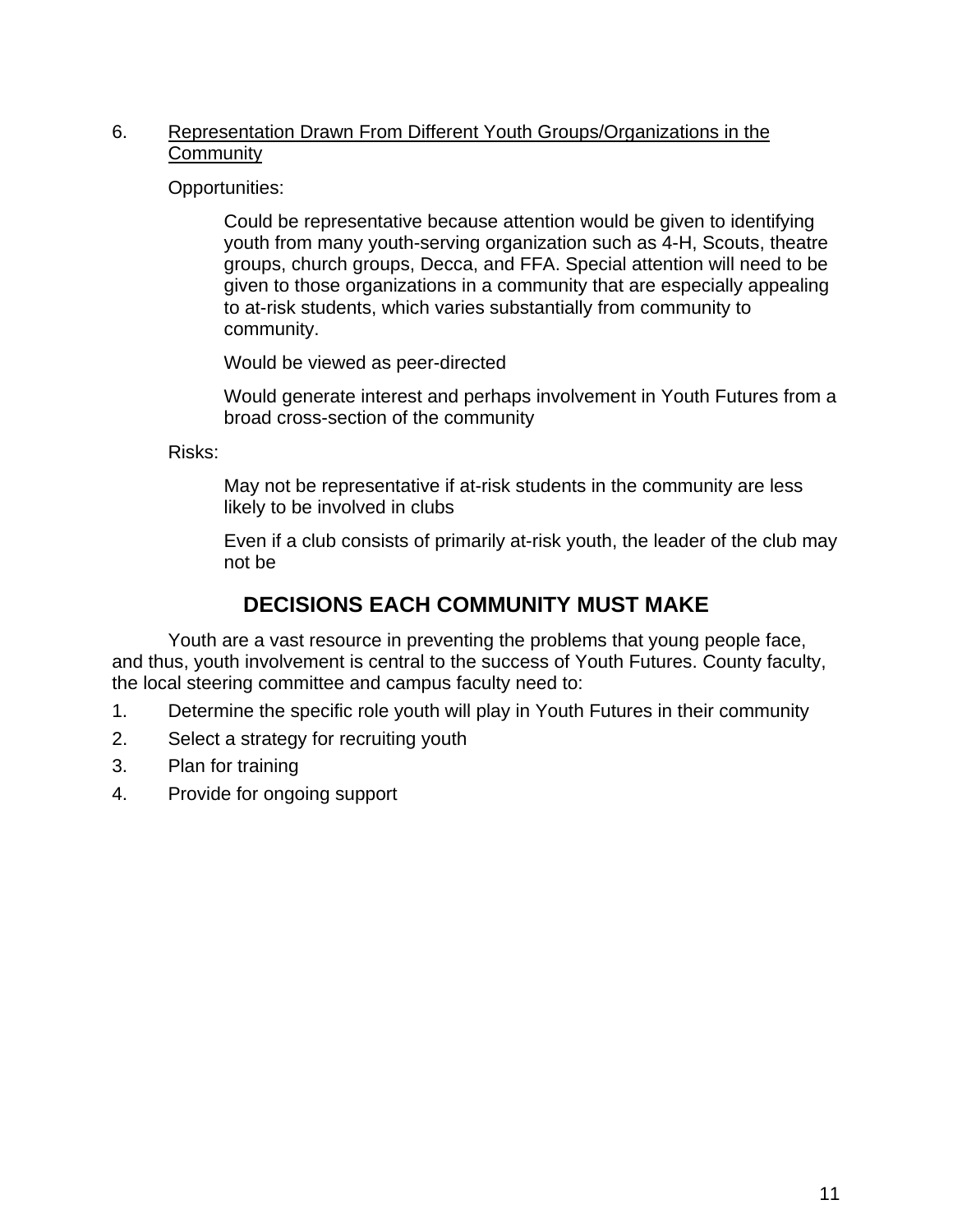# **REFERENCES**

- Allen, Sue (1990). *Personal Conversation*. Madison, WI: Wisconsin Positive Youth Development.
- Bronfenbrenner, U. (1986). Ecology of the family as a context for human development: Research perspectives. *Developmental Psychology, 22*, 723-742.
- Chandross, K. R. (1987). *We can make a difference: A youth participation training manual.* Nausau County, New York: Nassau County Department of General Services.
- Chandross, K. R. (n.d). *Youth/Adult Partnership.* Mineola, New York: Nassau County Youth Board.
- Lofquist, W. A. (1983). *Discovering the meaning of prevention: A practical approach to positive change.* Tucson, Arizona: Associates for Youth Development.
- Project future youth involvement: *A sourcebook for 4-H youth development agents*. Minnesota Cooperative Extension.

Steinberg, L. (1989). *Adolescence*. New York: Alfred A. Knopf.

Thorp, K. (1983). *Youth participation in adult committees*. Madison, WI: Wisconsin Positive Youth Development.

11/90